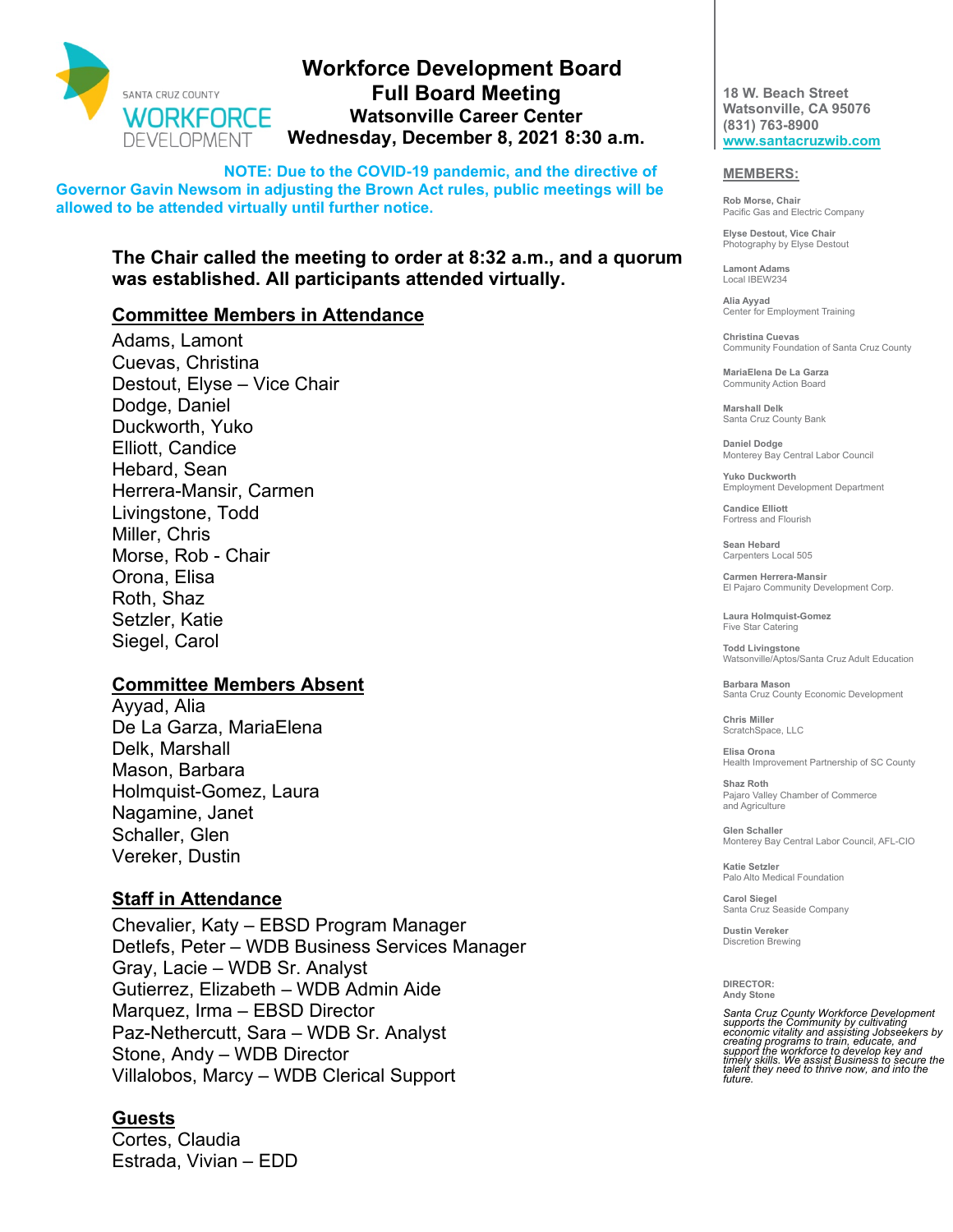Moss, Denise Munoz, Beatriz Shands, Celina Staley-Raatior, Desha Winter, Amanda

### **Subject: Public Comment**

There was no public comment.

### **Subject: Chairperson's Report**

Chair Robert Morse gave recognition to WDB Sr. Analyst Sara Paz-Nethercutt for all her hard work behind the scenes with the WIOA program services and announced the retirement of board members Diane Berry-Wahrer and Yuko Duckworth.

#### **Subject: Action Items:**

#### **Item 1 – Findings Authorizing Teleconference Meetings**

The committee was provided with information regarding Assembly Bill 361 authorizing teleconference meetings as a result of the continuing COVID-19 pandemic state of emergency and Health Officer recommendation for social distancing.

**Action:** It was moved to adopt findings pursuant to Assembly Bill 361 authorizing teleconference meetings as a result of the continuing COVID-19 pandemic State of Emergency and Health Officer recommendation for social distancing.

| <b>Status: Motion to Approve: Carol Siegel</b> |             |
|------------------------------------------------|-------------|
| Motion Seconded: Christina Cuevas              |             |
| Abstentions:                                   | <b>None</b> |

Committee Action All in favor, motion passed

### **Item 2 – Approval of Meeting Minutes**

**Action:** It was moved to approve the May 26, 2021 and November 10, 2021 (Special Meeting) WDB Full Board meeting minutes.

| <b>Status:</b> Motion to Approve: Todd Livingstone |                        |
|----------------------------------------------------|------------------------|
| Motion Seconded: Carol Siegel                      |                        |
| Abstentions:                                       | Carmen Herrera-Mansir, |
|                                                    | Sean Hebard,           |
|                                                    | Shaz Roth              |
|                                                    |                        |

Committee Action All in favor, motion passed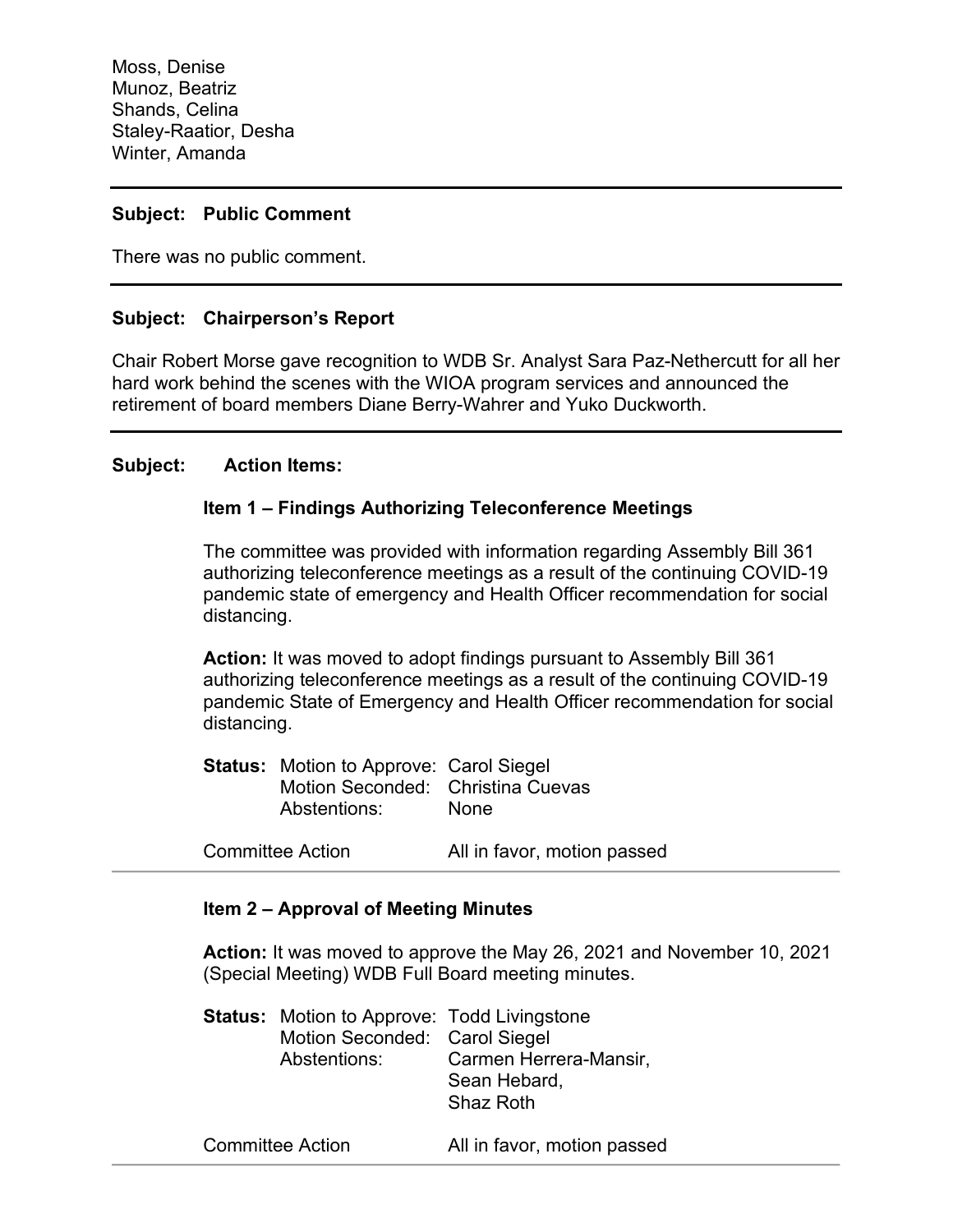# **Item 3 – Operational Plan Update**

WDB Director Andy Stone reported on the progress of each operational plan target and answered questions from board members.

**Action:** It was moved to adopt the WDB Director's Operational Plan update for PY 21-22.

| <b>Status:</b> Motion to Approve: Christina Cuevas |                       |
|----------------------------------------------------|-----------------------|
| Motion Seconded: Lamont Adams                      |                       |
| Abstentions:                                       | Carmen Herrera-Mansir |

Committee Action All in favor, motion passed

# **Item 4 – Eligible Training Provider List (ETPL) Draft Monitoring and Subsequent Eligibility Report**

WDB Sr. Analyst Lacie Gray gave an overview of the Eligible Training Provider List (ETPL) program monitoring process and subsequent eligibility review. She informed the board that there were four ETPL vendors monitored, none of which had any formal findings but there were some recommendations. Lacie then answered questions from board members regarding programs being removed from the ETPL list, such as QuickBooks training, that did not meet program requirements.

**Action:** It was moved to approve the ETPL monitoring reports as drafted by the WDB staff.

| <b>Status:</b> Motion to Approve: Carol Siegel |      |
|------------------------------------------------|------|
| Motion Seconded: Sean Hebard                   |      |
| Abstentions:                                   | None |

Committee Action All in favor, motion passed

# **Item 5 – Eligible Training Provider List (ETPL) PY 2020-21 Annual Report**

WDB Sr. Analyst Lacie Gray reviewed the Eligible Training Provider List (ETPL) annual report with the committee. She mentioned that last year in 2020 there were 185 people in training and \$484,869 training dollars spent.

**Action:** It was moved to accept the annual ETPL report for PY 2020-21

**Status:** Motion to Approve: Christina Cuevas Motion Seconded: Lamont Adams Abstentions: None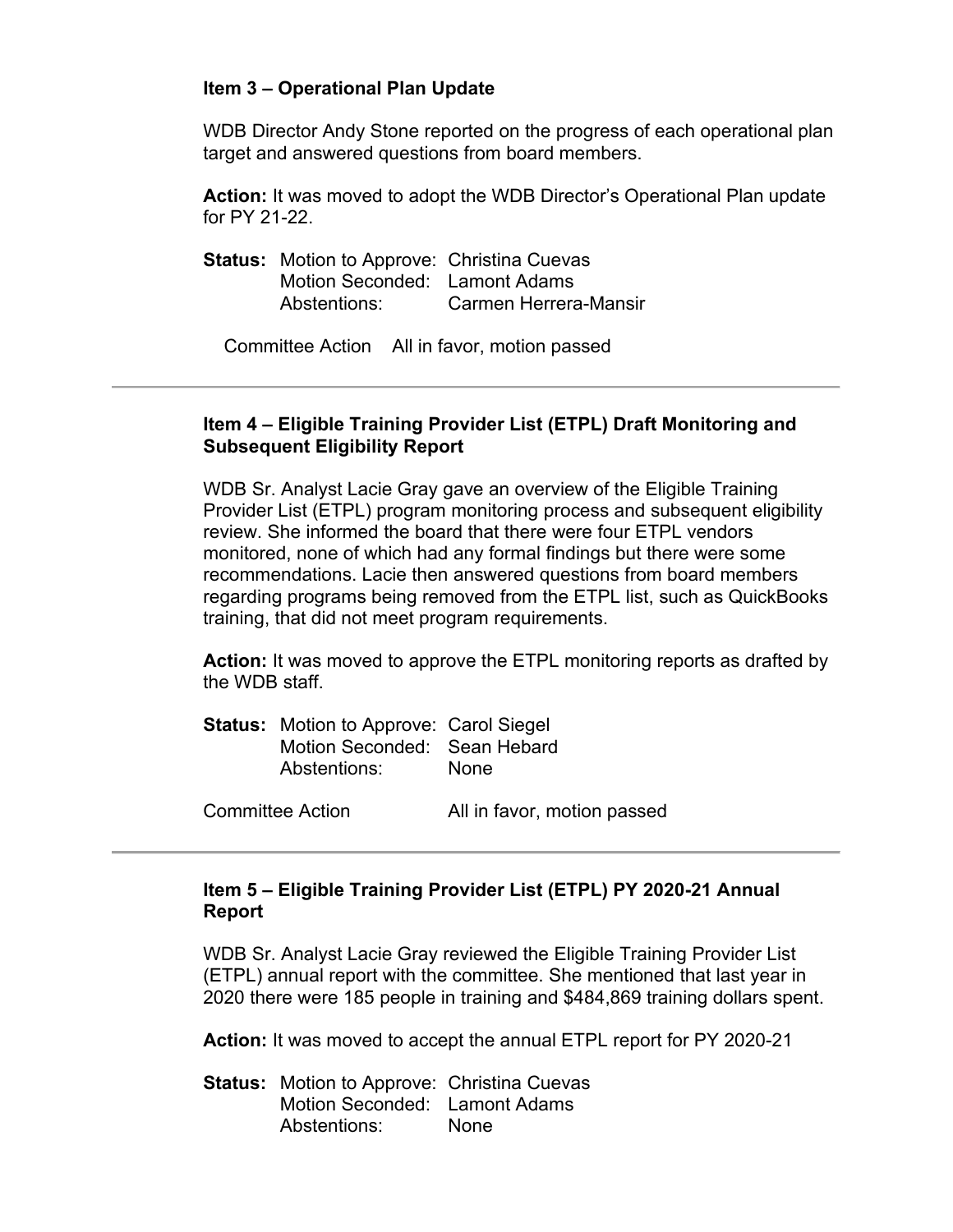### **Item 6 – WIOA Fiscal Year 2021-22 Budget**

WDB Director Andy Stone gave a brief overview on the WIOA financial report chart and answered questions asked by the board members.

**Action:** It was moved to accept the WIOA budgets for PY 2020-21 and 2021-22

| <b>Status:</b> Motion to Approve: Carol Siegel<br>Motion Seconded: Sean Hebard<br>Abstentions: | <b>None</b>                 |
|------------------------------------------------------------------------------------------------|-----------------------------|
| Committee Action                                                                               | All in favor, motion passed |

#### **Item 7 – WIOA Procurement Results/PY 22/23 Award Recommendations**

WDB Sr. Analyst Sara Paz-Nethercutt reviewed with the board the results and award recommendations of the RFP for WIOA Career Center Operator, Adult/Dislocated Worker Program, Youth Services, and Layoff Aversion Services. She also shared that the bidder, Equus Workforce Solutions, who was offered the award for Service Area 1 One-Stop Operator declined the award. The WDB recommends awarding Service Area 1 to incumbent contractor Amanda Winter, dba Winter Works LLC.

**Action:** It was moved to accept the award recommendations from the PY 2022-23 Procurement and authorize the WDB Staff to enter into contract negotiations with the recommended vendors for PY 22-23.

| <b>Status:</b> Motion to Approve: Lamont Adams |             |
|------------------------------------------------|-------------|
| Motion Seconded: Daniel Dodge                  |             |
| Abstentions:                                   | <b>None</b> |
|                                                |             |

Committee Action All in favor, motion passed

#### **Item 8 – AJCC Certification Continuous Improvement Plan**

WDB Sr. Analyst Sara Paz-Nethercutt reviewed with the board the AJCC Certification Indicator Continuous Improvement Plan, which is the final step in the State's process, and stated that the plan will be presented to the WDB Full Board on a quarterly basis with the progress of each item.

**Action:** It was moved to approve the AJCC Certification Indicator Continuous Improvement Plan as written and authorize the WDB staff to submit to the EDD Regional Advisor by the December 31, 2021 deadline.

**Status:** Motion to Approve: Carol Siegel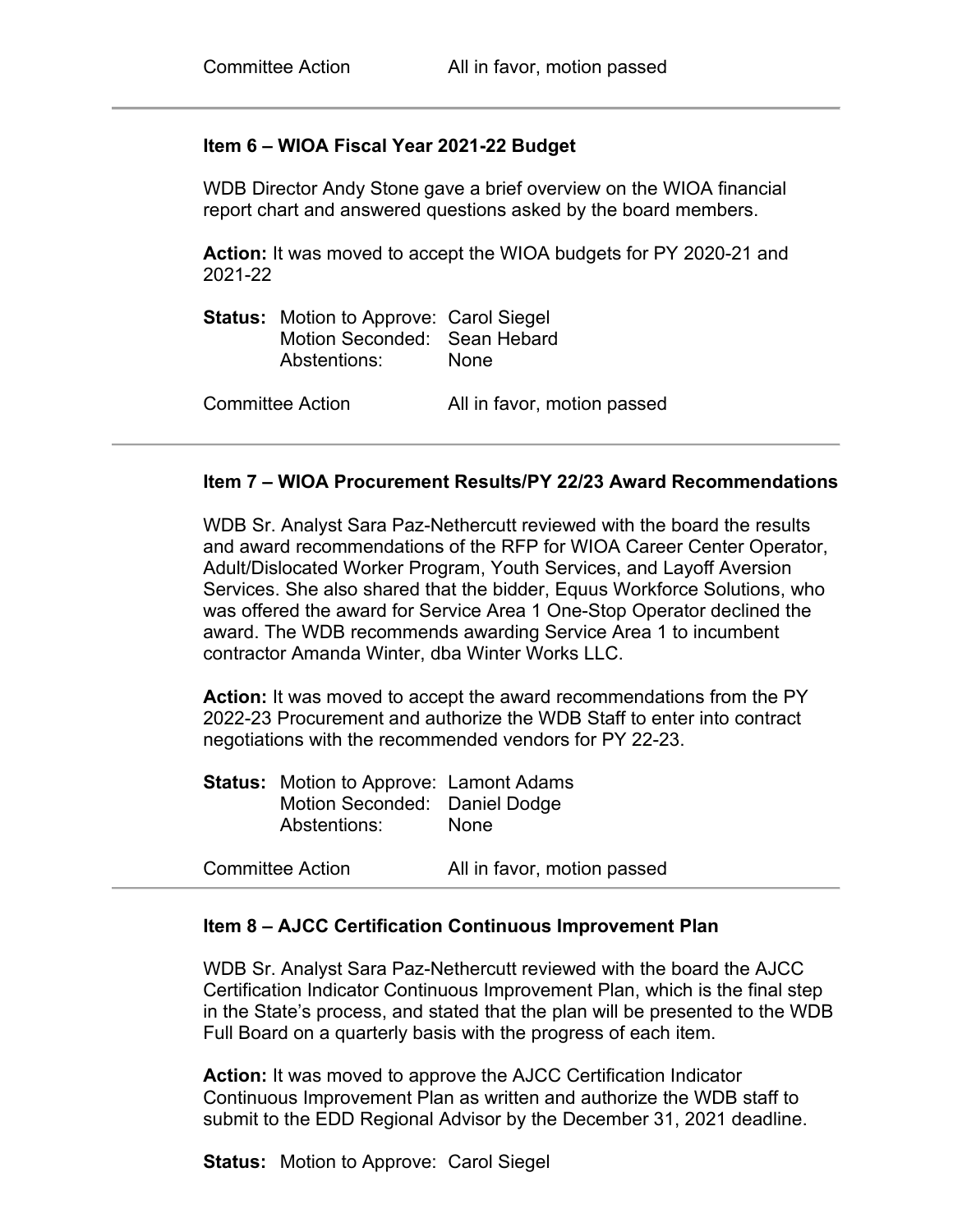# Motion Seconded: Lamont Adams Abstentions: None

Committee Action All in favor, motion passed

#### **Subject: Report Items:**

#### **Item 9 – WDB Staff Updates**

WDB Sr. Analyst Sara Paz-Nethercutt gave updates on WIOA Career Services which included briefing the board on the recruitment for more FIRE project participants, the local Lean Continuous Improvement Initiative which included two new projects: 1) increase the Customer Satisfaction Survey return rate and 2) decrease the incentive payment time frame, she spoke on the Out-of- School Expenditure Waiver that was approved by the Department of Labor, and lastly the local public library initiative which the WDB was awarded \$20,000 to assist with providing another access point for job seekers. WDB Business Manager Peter Detlefs spoke on the success of the Downtown Santa Cruz Walkabout Job Fair that was held on September 24, 2021. WDB Sr. Analyst Lacie Gray gave updates on Regional Projects/Grants and gave updates on the SB1 Pre-apprenticeship Training Grant which has served three cohorts with a total of 45 graduates. The fourth training cohort is expected to start in January 2022 and spoke on the Prison to Employment project which has served 8 justice involved individuals to date. WDB Director Andy Stone introduced the County of Santa Cruz new Director of Employment and Benefits Services Division Irma Marquez.

**Action**: No action taken, informational item only.

# **Item 10 – Contractor Activity Reports**

Reports outlining each workforce services contractor's financial, federal, and contract performance were provided to the board.

**Action**: No action taken, informational item only.

#### **Subject: Information Item:**

# **Item 11 – Presentation by Full Capacity Marketing**

A presentation on the topic *Repositioning the Board for High-Value & Engagement* was presented to the board by Celina Shands, Founder/CEO at Full Capacity Marketing.

**Action**: No action taken, informational item only.